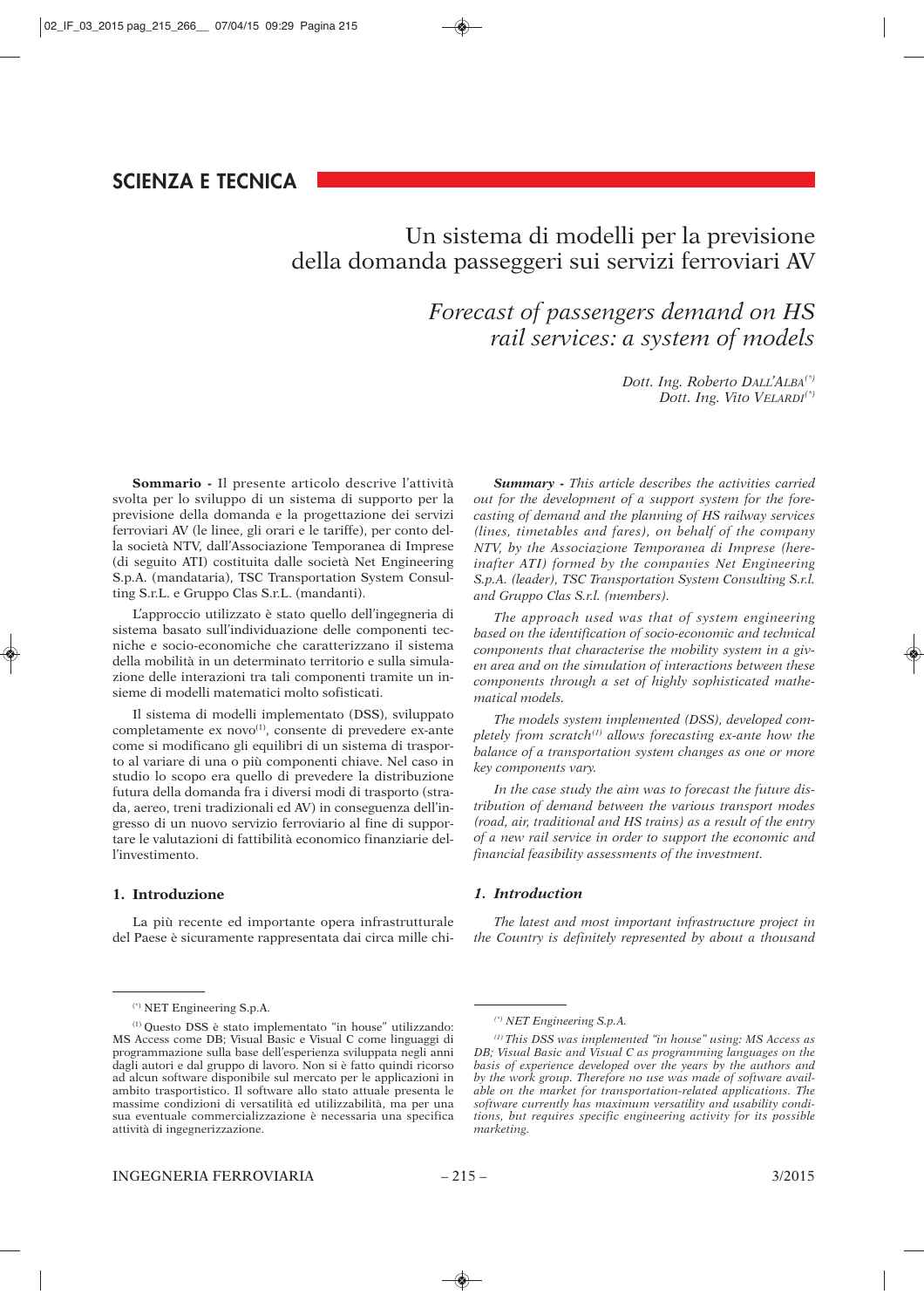lometri di linee di Alta Velocità/Alta Capacità. In pochi anni l'Alta Velocità ha modificato gli usi e i costumi di milioni di persone, contraendo le distanze e diminuendo i tempi degli spostamenti. Nel corso del 2008 sono entrate in esercizio le linee Napoli-Salerno e Milano-Bologna ed alla fine del 2009, si sono aggiunte la Firenze-Bologna, il completamento della Torino-Milano (tratto Novara-Milano) ed il tratto finale della Roma-Napoli.

Parallelamente a ciò è entrato nel mercato dell'Alta Velocità Nuovo Trasporto Viaggiatori (NTV), un nuovo operatore privato, che ha avviato i suoi primi servizi nell'Aprile 2012, secondo un programma parziale, per arrivare poi all'attuale servizio completo nell'aprile del 2013. L'Italia, pertanto, costituisce oggi un caso unico a livello internazionale, in quanto è il primo paese in cui, a seguito della liberalizzazione del mercato passeggeri, un operatore interamente privato, NTV, eroga servizi di trasporto ad Alta Velocità in concorrenza con il precedente monopolista Trenitalia.

Trenitalia e NTV svolgono servizi di trasporto passeggeri in un mercato aperto alla libera concorrenza, ove le prestazioni offerte non sono regolate sotto il profilo tariffario e non sono sussidiate. In tal modo possono essere valorizzati al massimo i benefici per i viaggiatori, derivanti dalla competizione in termini di:

- orari e frequenza;
- stazioni di origine e destinazione dei servizi, e fermate intermedie;
- differenziazione dei livelli tariffari;
- livello del confort e altri servizi di bordo (catering , entertainment, ecc.);
- servizi ancillari offerti (servizi di trasporto da e per le stazioni, iniziative di fidelizzazione, …).

La decisone di effettuare un così importante investimento, per l'avvio dei servizi AV in concorrenza a Trenitalia, ha richiesto un'attenta analisi preventiva del mercato, della stima della domanda potenzialmente interessata ai servizi offerti, della progettazione di tali servizi (linee, frequenze, prezzi etc.), della previsione di crescita futura della domanda in contesti socio economici variabili e delle conseguenti valutazioni economiche.

Il DSS realizzato, ha quindi come primo obiettivo quello di verificare diverse ipotesi di assetto di nuovi servizi ferroviari AV offerti nel mercato complessivo del trasporto viaggiatori tenendo conto delle caratteristiche delle altre modalità di trasporto: orari e prezzi dell'aereo, la concorrenza dell'auto sulle relazioni di breve e medio raggio, gli orari ed i prezzi dei servizi ferroviari esistenti sia AV sia tradizionali intercity e di lunga percorrenza. Ma il sistema di modelli è stato sviluppato anche per tener conto dell'andamento dell'economia, delle scelte residenziali, di lavoro, di tempo libero, di turismo dei diversi segmenti della popolazione anche conseguenti alla significativa riduzione dei tempi e dei costi del trasporto dovuti all'Alta Velocità.

*kilometres of High Speed / High Capacity lines. In a few years High Speed has changed the habits and customs of millions of people, shrinking distances and reducing transfer times. In the course of 2008 the Napoli-Salerno and Milan-Bologna lines started service and at the end of 2009, the Florence-Bologna, the completion of the Turin-Milan (Novara-Milano section) and the final section of the Rome-Naples were added.*

*Parallel to this a new private operator entered into the market of New High-Speed Passenger Transport (NTV) that launched its first services in April 2012, according to a partial programme, to then reach the current full service in April 2013. Italy, therefore, constitutes a unique case internationally, as it is the first country where, as a result of the liberalisation of the passenger market, a fully private operator, NTV, provides High Speed transportation services in competition with the former monopolist Trenitalia.*

*Trenitalia and NTV provide passenger transport services in a market open to free competition where the services offered are not disciplined under the tariff profile and are not subsidised. This way the benefits for travellers can be exploited to the maximum, arising from competition in terms of:*

- *timetables and frequency;*
- *stations of origin and destination and intermediate stops;*
- *differentiation of fare levels;*
- *comfort level and other on-board services (catering, entertainment, etc.);*
- *ancillary services offered (transportation services to and from the stations, customer loyalty initiatives, etc.).*

*The decision to make such an important investment for the launch of HS services in competition with Trenitalia, has required prior careful analysis of the market, of the estimation of the demand potentially affected by the services offered, of the planning of such services (lines, frequency, pricing etc.), of the future demand growth estimation in variable socio-economic contexts and the consequent economic assessments.*

*The implemented DSS therefore has as first objective the verification of several hypotheses for the planning of new HS railway services offered in the overall passenger transport market, taking into account the characteristics of the other transport modes: flight timetables and prices, automotive competition on short and medium range connections, timetables and prices of existing rail services both HS and traditional long-distance and intercity. But the model system was also developed in order to take account of the economic trend, of residential, work, leisure, tourism choices of the different segments of the population also resulting from the significant reduction in time and transport costs due to High Speed.*

*The article is organised as follows: first of all, the methodology used is described, hence the representation both of the study area with its zoning and the provision of alternative multimodal transport in terms of infrastructures and services is presented, then the reconstruction of*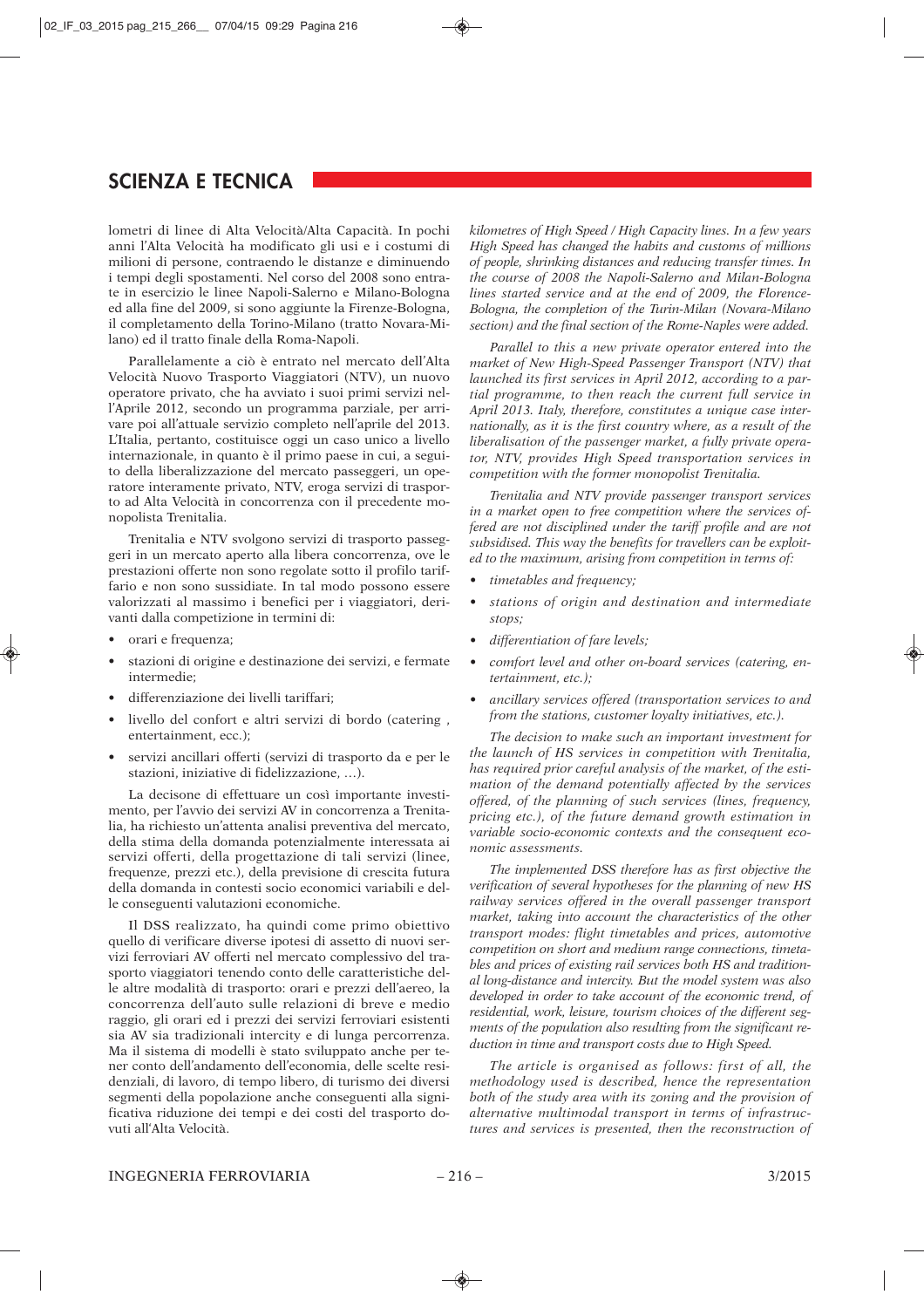L'articolo è organizzato nel seguente modo: è innanzitutto descritta la metodologia utilizzata, è esposta quindi la rappresentazione sia dell'area di studio con la relativa zonizzazione sia dell'offerta di trasporto multimodale alternativa in termini di infrastrutture e servizi, successivamente è presentata la ricostruzione della domanda di mobilità e le approfondite indagini, quantitative e qualitative, necessarie per stimare la domanda e per effettuare la calibrazione del complesso sistema di modelli.

Sono infine esposti i modelli sviluppati per prevedere l'impatto dei nuovi servizi AV e conseguentemente stimare i flussi passeggeri previsti quali:

- 1. il modello di *scelta del modo di trasporto, del servizio e della corsa* che fornisce le percentuali di ripartizione tra i diversi modi (Auto, Aereo, Treno) e servizi (Intercity/Frecciabianca/Alta Velocità, 1<sup>a</sup> classe/2<sup>a</sup> classe, Trenitalia/NTV) nonché tra le diverse corse caratterizzate da orari di partenza differenti, disponibili per ciascuna coppia Origine-Destinazione (O/D);
- 2. il modello di *stima della domanda indotta* che fornisce l'ulteriore domanda AV dovuta al miglioramento del livello dei servizi AV (nuovi servizi, maggiore frequenza, riduzione dei tempi di viaggio, etc.);
- 3. il modello di *evoluzione della domanda di mobilità*, che consente di prevedere la variazione della domanda di mobilità totale (cioè su tutti i modi di trasporto: auto, ferrovia, aereo) a scala nazionale, in funzione delle variazioni del Prodotto Interno Lordo (PIL) ed di altri indicatori macroeconomici;

L'articolo termina quindi con un'analisi del mercato tesa a mostrare l'impatto, del completamento della rete e dei nuovi servizi AV, sul sistema di trasporto. In particolare è illustrata la distribuzione della domanda tra le diverse modalità di trasporto sul corridoio Torino–Milano–Napoli-Salerno, quale è stato l'effetto sul-

le tariffe, sulla qualità e sui servizi accessori.

#### **2. La metodologia**

Il sistema sviluppato, di supporto alla progettazione ed al marketing operativo, è di assoluto livello scientifico nel panorama internazionale [1] [2] e rappresenta un unicum in Italia. Esso è rappresentato schematicamente in fig. 1, il nucleo centrale è costituito dai modelli di domanda e di offerta di trasporto, ma una parte assolutamente rilevante è rappresentata dalle basi dati che alimentano i modelli e che periodicamente sono aggiornate. Da un lato quindi i dati rappresentativi dell'offerta di trasporto nazionale sulle medie e lunghe percorrenze, relative ai collegamenti stra-

PARAMETRI SOCIO-<br>ECONOMICI DI CONTESTO **PTI** CARATTERISTICHE DEI<br>COLLEGAMENTI AEREI caratteristiche socio-<br>economiche orari<br>
tempi<br>
tariffe **MODELLI MATEMATICI MONITORAGGIO DEL<br>MERCATO DI MEDIA-CARATTERISTICHE DEI COLLEGAMENTI STRADALI** offerta di servizi LUNGA PERCORRENZA tempi domanda di mobilità ferroviario consumi<br>pedaggi generata e attratta CARATTERISTICHE DEI<br>COLLEGAMENTI FERROVIARI orari<br>tempi<br>tariffe **CONTEGGI** matrici o/d<br>indagini di mobilità **RISULTATI** Stima dei carichi dei<br>singoli treni **PROGETTI NTV** Stima dei ricavi del

Fig. 1 - L'approccio sistemico alla progettazione del servizio NTV. *Fig. 1 - Systemic approach to the NTV service design.*

*The models developed to forecast the impact of new HS services and consequently estimate the expected passenger flows are finally presented, such as:*

- *1. the choice model of* transport, travel and service mode *that provides the percentages of allocation between the different modes (Car, Plane, Train) and services (Intercity/ Frecciabianca/High-Speed routes/1st class/2nd class/Trenitalia/NTV) as well as between the different routes having different departure times, available for each Origin-Destination pair (O/D);*
- *2. the* estimate model of induced demand *providing further HS demand due to the improvement of the HS service level (new services, greater frequency, reduced travel time, etc.);*
- *3. the* evolution of mobility demand *model that allows forecasting the variation of the total mobility demand (i.e. on all transport modes: car, train, plane) at national level, depending on changes in the Gross Domestic Product (GDP) and other macroeconomic indicators;*

*The article ends with an analysis of the market aiming at showing the impact of network and of new HS services completion on the transport system. In particular it illustrates the distribution of the demand between different transport modes on the Turin – Milan – Naples – Salerno corridor, what was the effect on rates, quality and ancillary services.*

#### *2. Methodology*

*The system developed to support design and operational marketing, is of absolute scientific level in the international*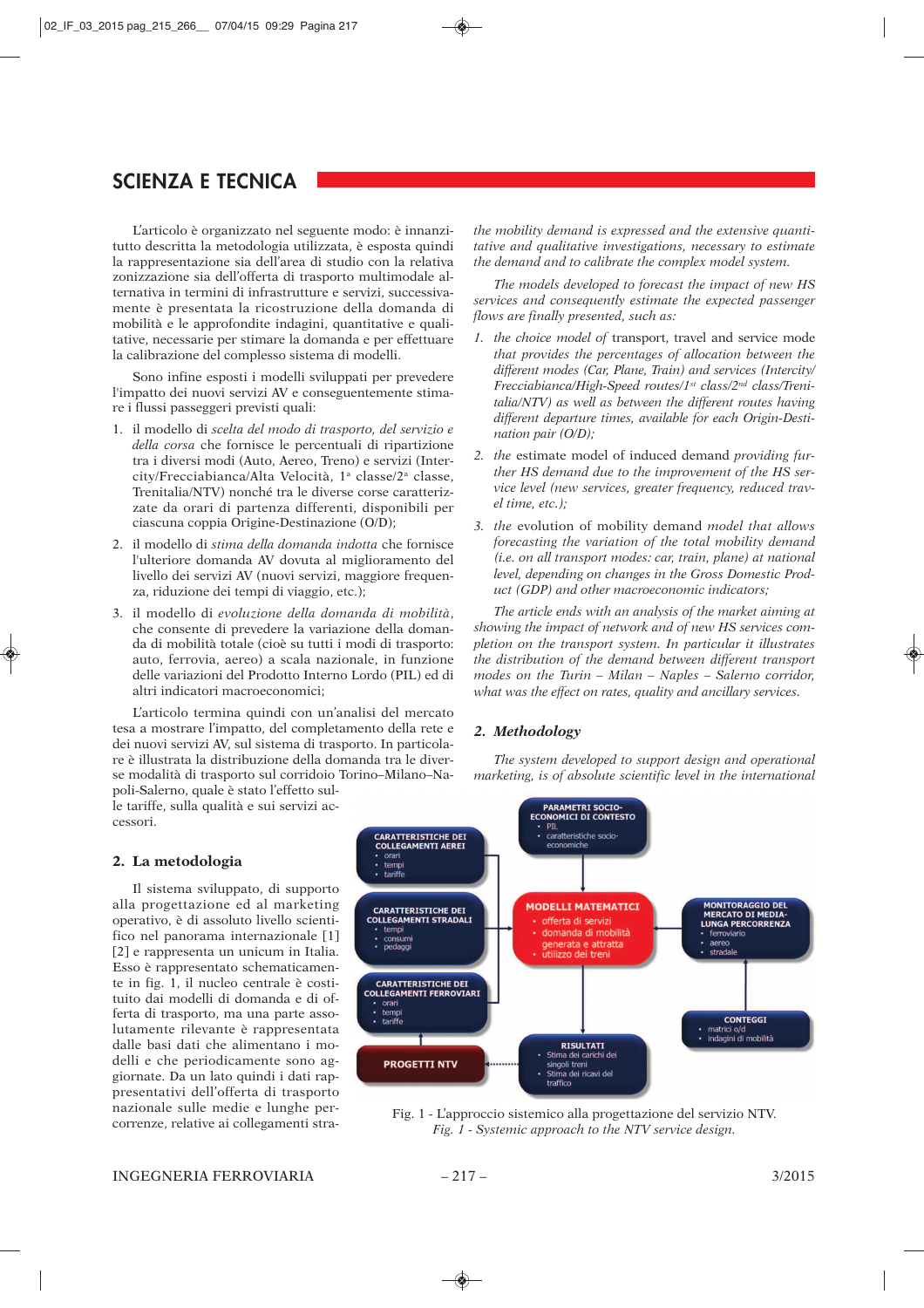dali (tempi, pedaggi e consumi medi), ferroviari e aerei (orari, tempi e tariffe), dall'altra i dati sulle caratteristiche della popolazione e sull'economia del Paese (PIL, prezzi dei carburanti, …) con le relative previsioni di crescita.

Il sistema di modelli è adatto a supportare oltre ai classici scenari di pianificazione di lungo periodo anche ipotesi di intervento tattico-operativo, ovvero scenari di breve periodo con diverse configurazioni ad esempio dei servizi offerti, degli orari e dei prezzi di vendita.

I modelli di simulazione comprendono:

- modelli di offerta per le diverse modalità di trasporto;
- modelli di domanda.

Per esigenze di calcolo, il territorio nazionale è stato suddiviso in *251* zone di traffico (zonizzazione). Queste rappresentano: in alcuni casi intere province; in altri comuni; in altri ancora (è il caso ad esempio delle grandi aree metropolitane di Napoli, Roma, Milano,…) quartieri di città. I modelli di offerta attraverso una schematizzazione in archi e nodi (fig. 2), permettono di stimare i tempi e i costi tra le (251 x 251) coppie di zone Origine-Destinazione degli spostamenti (OD), per le diverse modalità di trasporto, individuando, attraverso sofisticati algoritmi di rete e sulla base di ipotesi sul comportamento dei viaggiatori, le alternative di percorso più brevi o, meglio, più convenienti.

Le diverse alternative, ciascuna caratterizzata da tempi, costi, livelli di confort, etc., sono scelte dai viaggiatori in base ad attitudini e preferenze individuali. I modelli di domanda simulano il processo di scelta che va dalla decisione di effettuare o meno il viaggio, alla scelta della destinazione, del modo e del servizio (orario di partenza e *panorama [1] [2] and is unique in Italy. It is shown schematically in Fig. 1, the main core consists of the demand models and transport offer, but an absolutely relevant part is represented by the databases that feed the models and which are updated periodically. Therefore on the one hand the data representing the national transport offer on medium and long distances, related to road connections (times, tolls and average fuel consumption), rail and air (schedules, times and fares), on the other the data on the characteristics of the population and on the economy of the Country (GDP, fuel prices, ...) with the relative growth forecasts.*

*In addition to classic long-term planning scenarios the model system is suitable to support also tactical-operational intervention hypothesis, or short-term scenarios with different configurations such as of services offered, timetables and sales prices.*

*Simulation models include:*

- *supply models for the different transport modes;*
- *demand models.*

*For the sake of calculation, the country has been divided into 251 traffic zones (zoning). These are: in some cases entire provinces; in others municipalities; in others (such as is the case of the large metropolitan areas of Naples, Rome, Milan,...) city neighbourhoods. Through schematisation into arcs and nodes the supply models (fig. 2) allow estimating the time and cost between the (251 x 251) Origin-Destination zone pairs of transfers (OD), for the different transport modes, identifying the shorter or, better, cheaper alternative route, through sophisticated network algorithms and on the basis of assumptions about the behaviour of travellers.*

*The different alternatives, each characterised by time, cost, comfort levels, etc., are chosen by travellers on the ba-*



Fig. 2 - Modelli di offerta. *Fig. 2 - Supply models.*

*sis of attitudes and individual preferences. The demand models simulate the choice process that goes from the decision to make the trip or not, to the choice of the destination, mode and service (departure time and class) used. The system consists of several demand sub-models (fig. 3):*

- *the first that estimates the overall level and temporal distribution;*
- *a choice model of mode and route, which simulates the competition between different modes;*
- *an induced demand model that simulates the overall demand increase due to the improvement of performance of the networks.*

*The demand evolution model necessary for the construction of future scenarios is described in a specific section below.*

*The choice model of the mode and*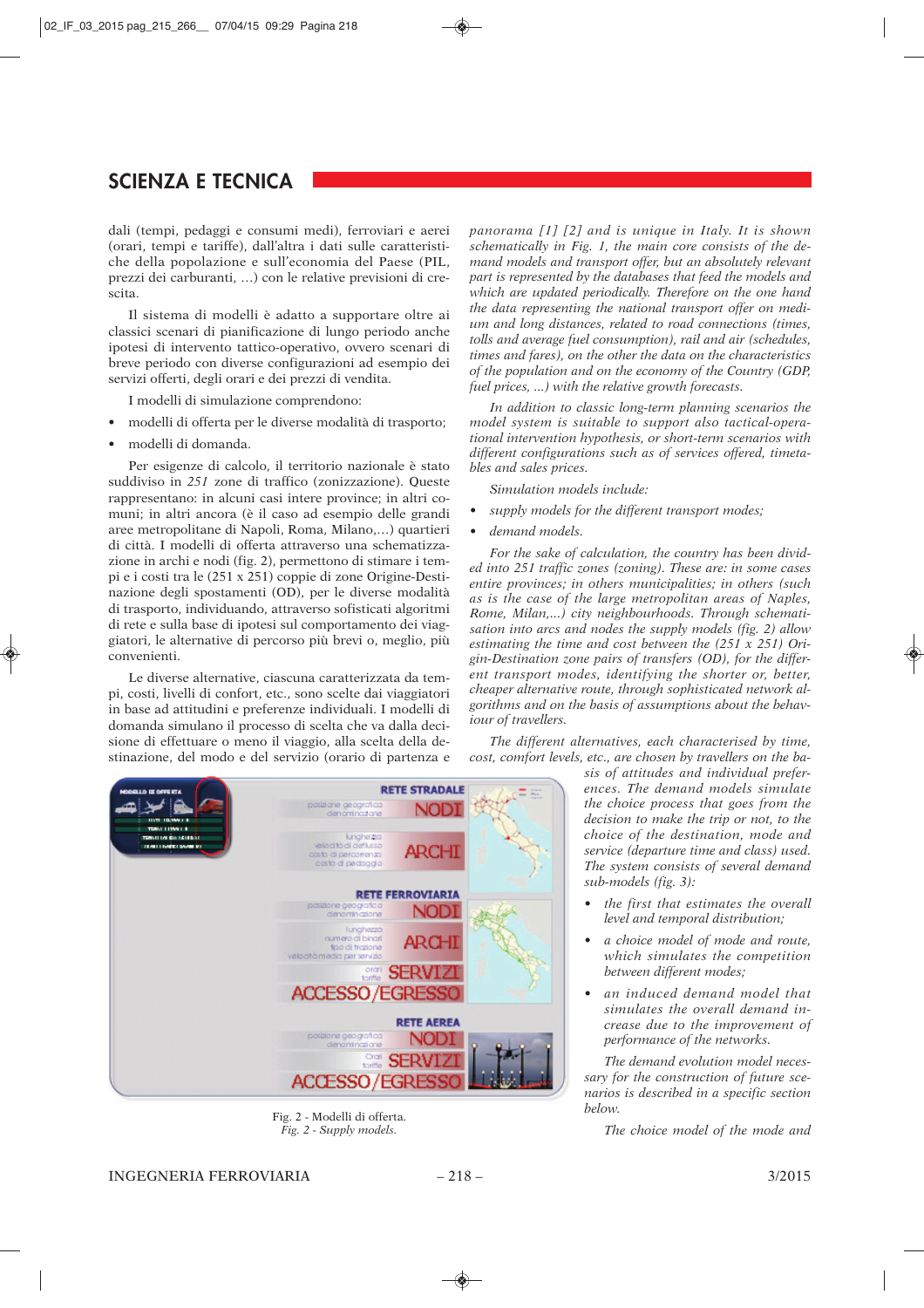classe) utilizzato. Il sistema è composto da più sottomodelli di domanda (fig. 3):

- il primo che stima il livello complessivo e la distribuzione temporale;
- un modello di scelta del modo e della corsa, che simula la competizione tra i diversi modi;
- un modello della domanda indotta, che simula l'incremento di domanda complessivo per effetto del miglioramento delle prestazioni delle reti.

Il modello di evoluzione della domanda, necessario per la costruzione degli scenari futuri, è descritto in uno specifico paragrafo successivo.

Il modello di scelta del modo e della corsa simula appunto come i viag-

giatori, che si spostano su una determinata relazione O/D, scelgono tra le alternative (auto, aereo e treno) e tra le corse disponibili (nel caso in cui il modo primario scelto, sia il treno o l'aereo). Al variare delle caratteristiche di un modo (ad esempio le tariffe, o i tempi di viaggio) il modello simula come cambiano le scelte modali degli utenti e quindi come si modificano i flussi stradali, i carichi a bordo dei treni e degli aerei.

Il modello della domanda indotta stima, invece, l'incremento del numero di spostamenti complessivo per effetto del miglioramento delle prestazioni dell'offerta, ad esempio per una riduzione dei tempi di viaggio.

Un sistema di modelli così ampio e articolato fonda le sue basi su approfondite ed estese campagne di indagini sia motivazionali, del tipo RP "Releved Preferences" e SP "Stated Preferences", sia quantitative tramite un monitoraggio continuo del mercato del trasporto passeggeri a livello nazionale. Dal 2009 ad oggi sono state effettuate diverse campagne di indagini comportamentali, un numero consistente di indagini di mercato sul territorio nazionale e conteggi di traffico sulle reti di trasporto di media e lunga percorrenza. Il monitoraggio del mercato ha permesso di validare le previsioni di traffico e in alcuni casi ritarare le ipotesi alla base dei modelli, per affinarne le capacità previsive.

Nel seguito sono descritti con maggiore dettaglio i singoli *componenti* del *sistema di modelli adottato* e quindi:

- *l'area di studio* e la *zonizzazione*;
- *la rappresentazione dell'offerta di trasporto* comprensivo della rete dei servizi di accesso/egresso;
- i modelli di *stima della domanda di mobilità;*
- la stima degli *attributi di livello di servizio* (ALS);
- il modello di *ripartizione della domanda per modo-servizio-corsa-classe*;



Fig. 3 - Modelli di domanda. *Fig. 3 - Demand models.*

*route simulates precisely how travellers, moving on a determined O/D connection, choose among the alternatives (car, plane or train), and between the runs available (in case the primary mode chosen, is the train or plane). As the mode characteristics vary (e.g. fares, or travel time) the model simulates how the modal choices of users change and therefore how flows on road trains and planes change.*

*The induced demand model instead estimates the increase in the total number of transfers as a result of the improvement of the performance of the supply, for example, a reduction in travel times.*

*Such a broad and articulated system of models bases its foundation on thorough and extensive investigation campaigns both motivational, the RP type "Revealed Preferences" and SP "Stated Preferences", and quantitative through continuous monitoring of the passenger transport market at a national level. From 2009 to date various behavioural surveys campaigns, a large number of market research surveys in the country and traffic counts on medium and long distance transport networks have been carried out. Market monitoring has allowed validating traffic forecasts and in some cases re-calibrating the assumptions underlying the models, to refine the forecasting ability.*

*Below the individual* components *of* model systems adopted *are described in greater detail, and therefore:*

- *•* the study area *and* zoning;
- *•* the representation of the transport supply *comprehensive of the access / egress services network;*
- *•* estimation models of mobility demand;
- *the estimate of level of service attributes (LoS):*
- *mode-service-run-class choice model*;
- *the* induced demand *model;*